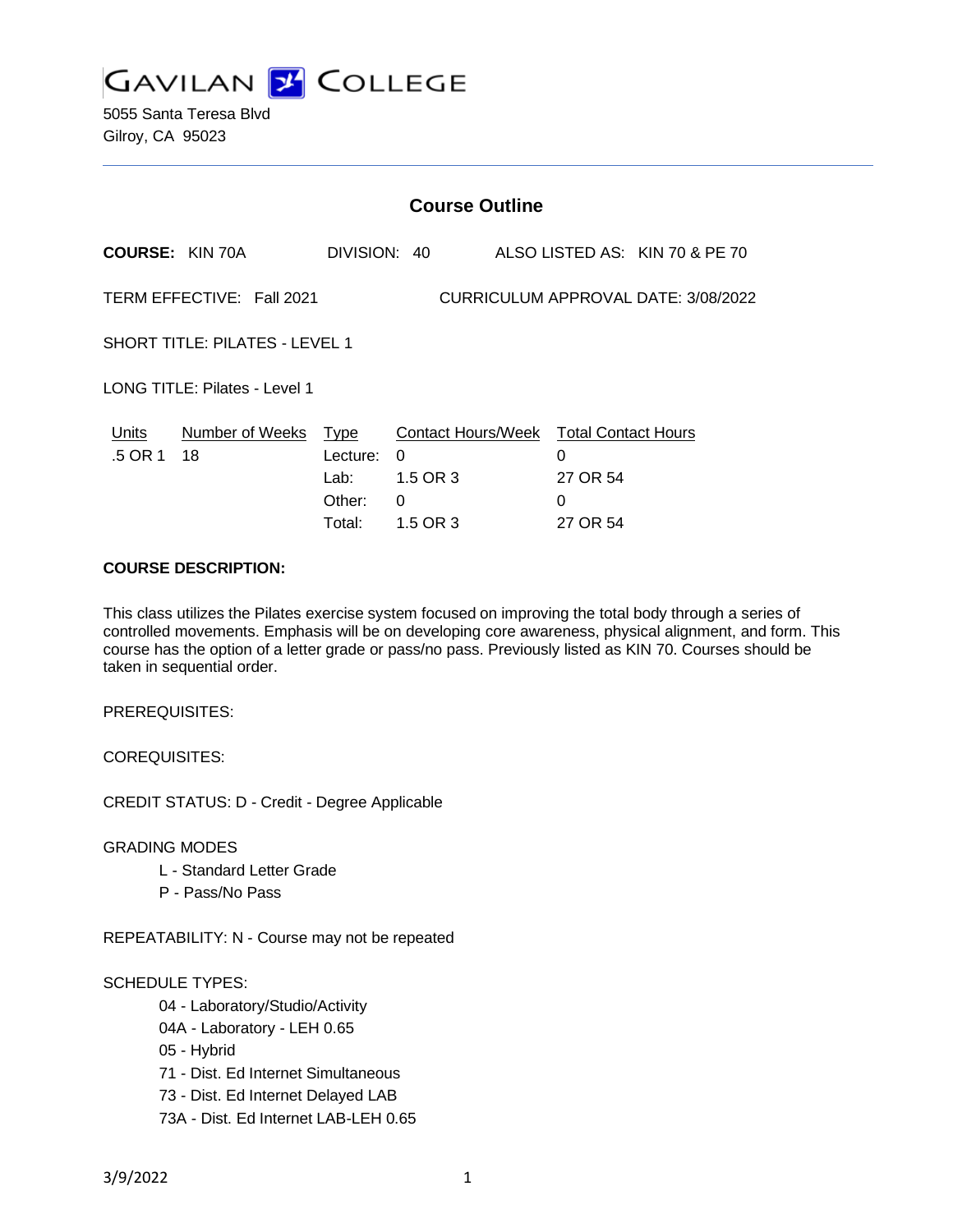# **STUDENT LEARNING OUTCOMES:**

By the end of this course, a student should:

- 1. Explain the Pilates Principles of Concentration, Control, and Centering.
- 2. Perform the seven (7) Pilates exercises that are utilized in the modified basic mat routine.

### **COURSE OBJECTIVES:**

By the end of this course, a student should:

- 1. Perform and Execute basic level 1 Pilates floor and mat exercises within an exercise class.
- 2. Apply the Principles of Pilates into a basic mat routine.

### **CONTENT, STUDENT PERFORMANCE OBJECTIVES, OUT-OF-CLASS ASSIGNMENTS**

Curriculum Approval Date:3/08/2022

3 -6 Hours:

Content: Orientation of course requirements. Complete individual assessments. Present class with information on the Pilates Principle of Concentration. Introduce and practice Pilates exercises that develop the Principle of Concentration.

3 - 6 Hours:

Content: Warm up. Presentation on the Pilates Principle of Control. Introduce and practice Pilates exercises that help develop the Principle of Control. Integrate exercises that utilize both Concentration and Control.

4 - 10 Hours:

Content: Warm up. Introduction to the Pilates Principle of Centering. Presentation of Pilates exercises that help develop the Principle of Centering. Introduce exercises that utilize the Pilates Principles of both Control and Centering.

4.5 - 9 Hours:

Content: Warm up. Introduce Pilates exercises that incorporate the Principles of Concentration, Control, and Centering. This could include: The Hundreds, Leg Circles, Swimming, and the Leg Stretch. These exercise will help develop core awareness, physical alignment, and form.

4.5 - 9 Hours:

Content: Warm up. Continue working on the three (3) Pilates Principles of Concentration, Control, and Centering. Introduce additional Pilates exercise which help develop these principles, such as: The Roll Up, The Roll Over, and the Teaser.

6 - 12 Hours:

Content: Warm up. Continue working on a modified basic mat routine which helps develop core awareness, physical alignment, and form. Review for final, including the requirements for the self-reflection paper.

2 Hours:

Final.

#### **METHODS OF INSTRUCTION:**

demonstration, multi-media, guided practice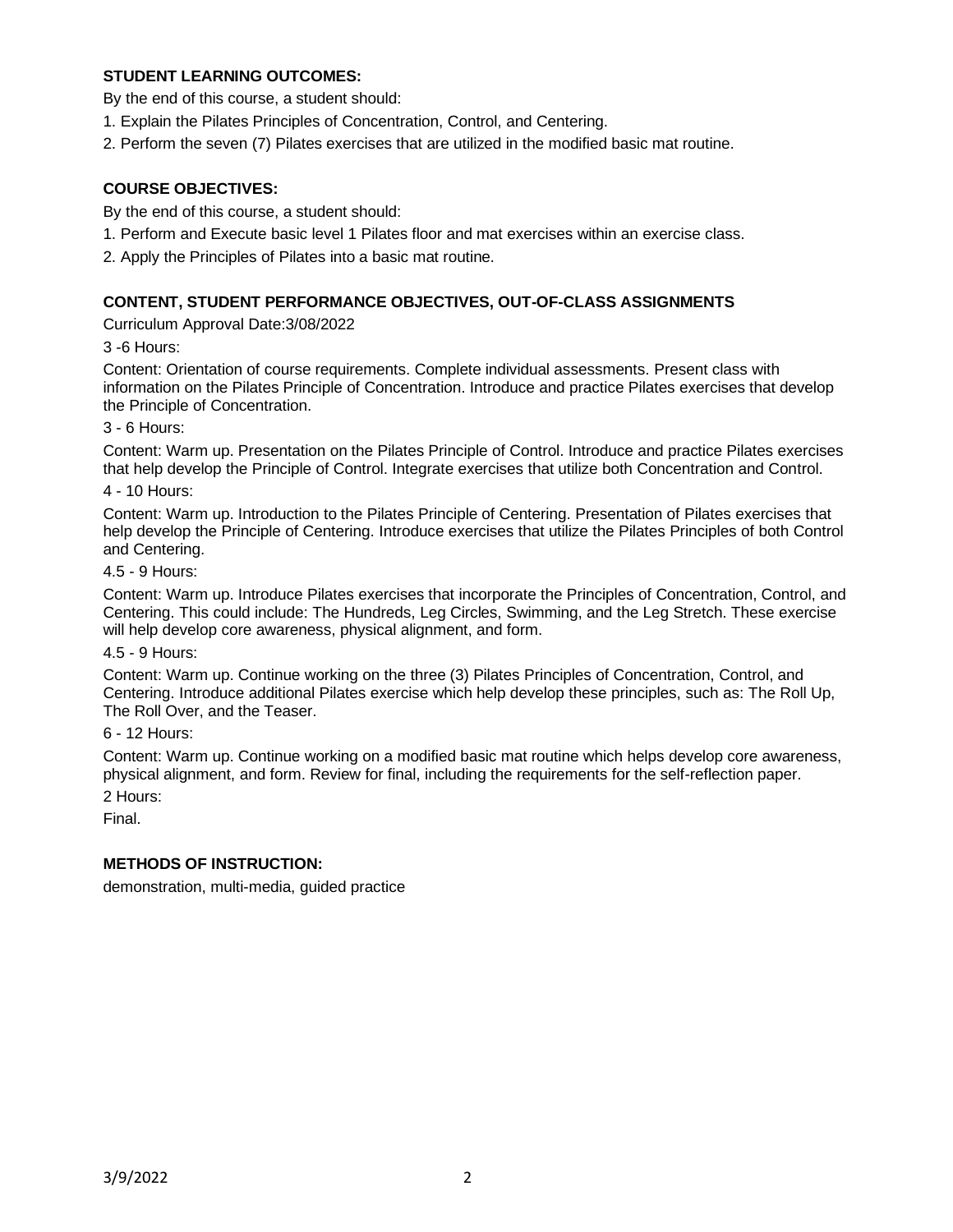# **METHODS OF EVALUATION:**

Writing assignments Evaluation Percent 10 Evaluation Description Percent range of total grade: 10 % to 20 % Other: journaling, written self assessment

Skill demonstrations Evaluation Percent 30 Evaluation Description Percent range of total grade: 10 % to 30 % Demonstration Exams

Objective examinations Evaluation Percent 10 Evaluation Description Percent range of total grade: 10 % to 20 % Multiple Choice; True/False

Other methods of evaluation Evaluation Percent 50 Evaluation Description Percent range of total grade: 50 % to 70 % Requires student participation.

### **REPRESENTATIVE TEXTBOOKS:**

No textbook required. Handouts will be provided as needed.